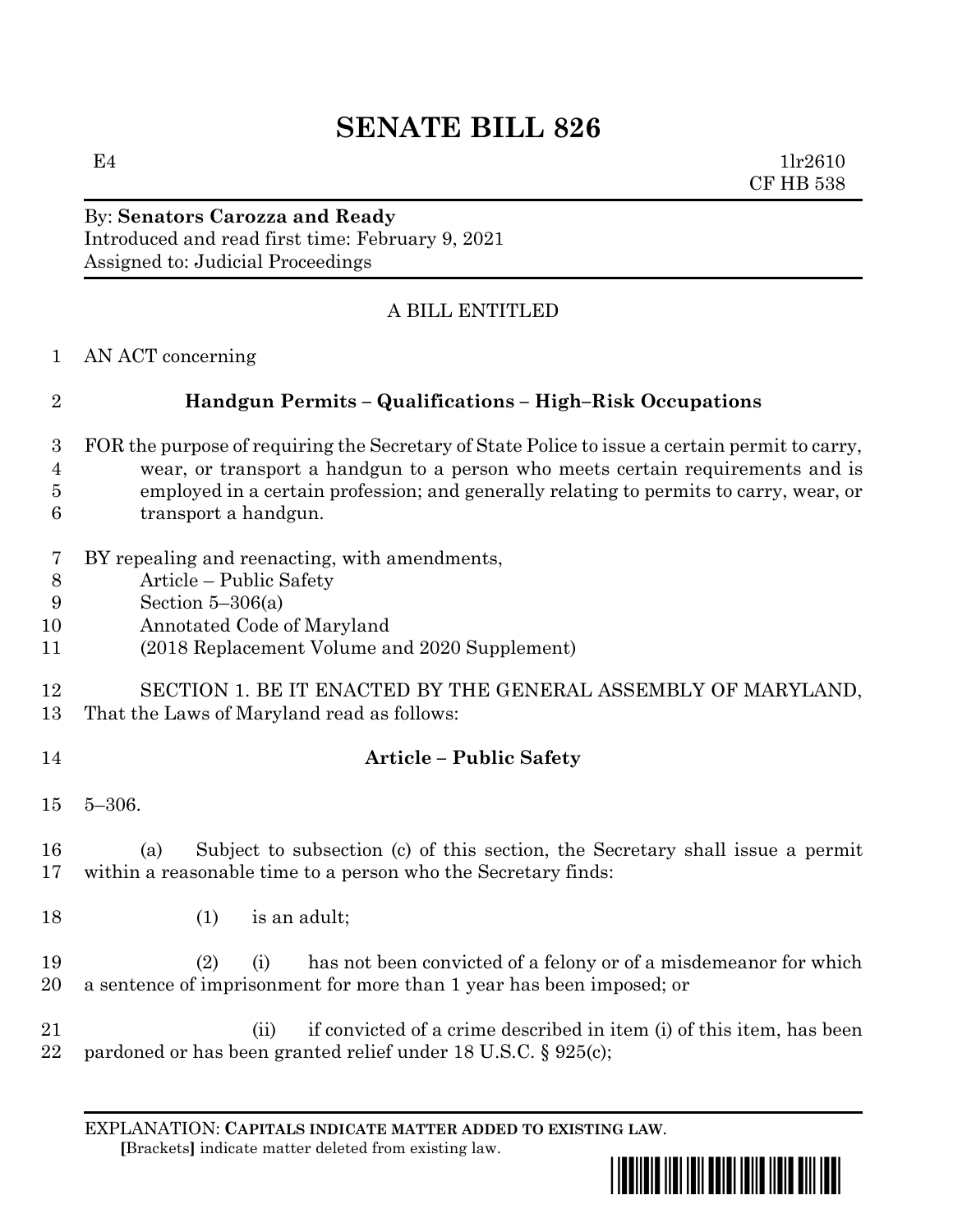#### **SENATE BILL 826**

 (3) has not been convicted of a crime involving the possession, use, or distribution of a controlled dangerous substance;

 (4) is not presently an alcoholic, addict, or habitual user of a controlled dangerous substance unless the habitual use of the controlled dangerous substance is under legitimate medical direction;

 (5) except as provided in subsection (b) of this section, has successfully completed prior to application and each renewal, a firearms training course approved by the Secretary that includes:

 (i) 1. For an initial application, a minimum of 16 hours of instruction by a qualified handgun instructor; or

 2. for a renewal application, 8 hours of instruction by a qualified handgun instructor;

- (ii) classroom instruction on:
- 14 1. State firearm law;
- 2. home firearm safety; and
- 3. handgun mechanisms and operation; and
- (iii) a firearms qualification component that demonstrates the applicant's proficiency and use of the firearm; and
- (6) based on an investigation:

20 (i) has not exhibited a propensity for violence or instability that may reasonably render the person's possession of a handgun a danger to the person or to another; and

 (ii) **1.** has good and substantial reason to wear, carry, or transport a handgun, such as a finding that the permit is necessary as a reasonable precaution against apprehended danger**; OR**

 **2. IS EMPLOYED AS: A. A CORRECTIONAL OFFICER; B. A PAROLE AND PROBATION OFFICER; C. A FIREFIGHTER;**